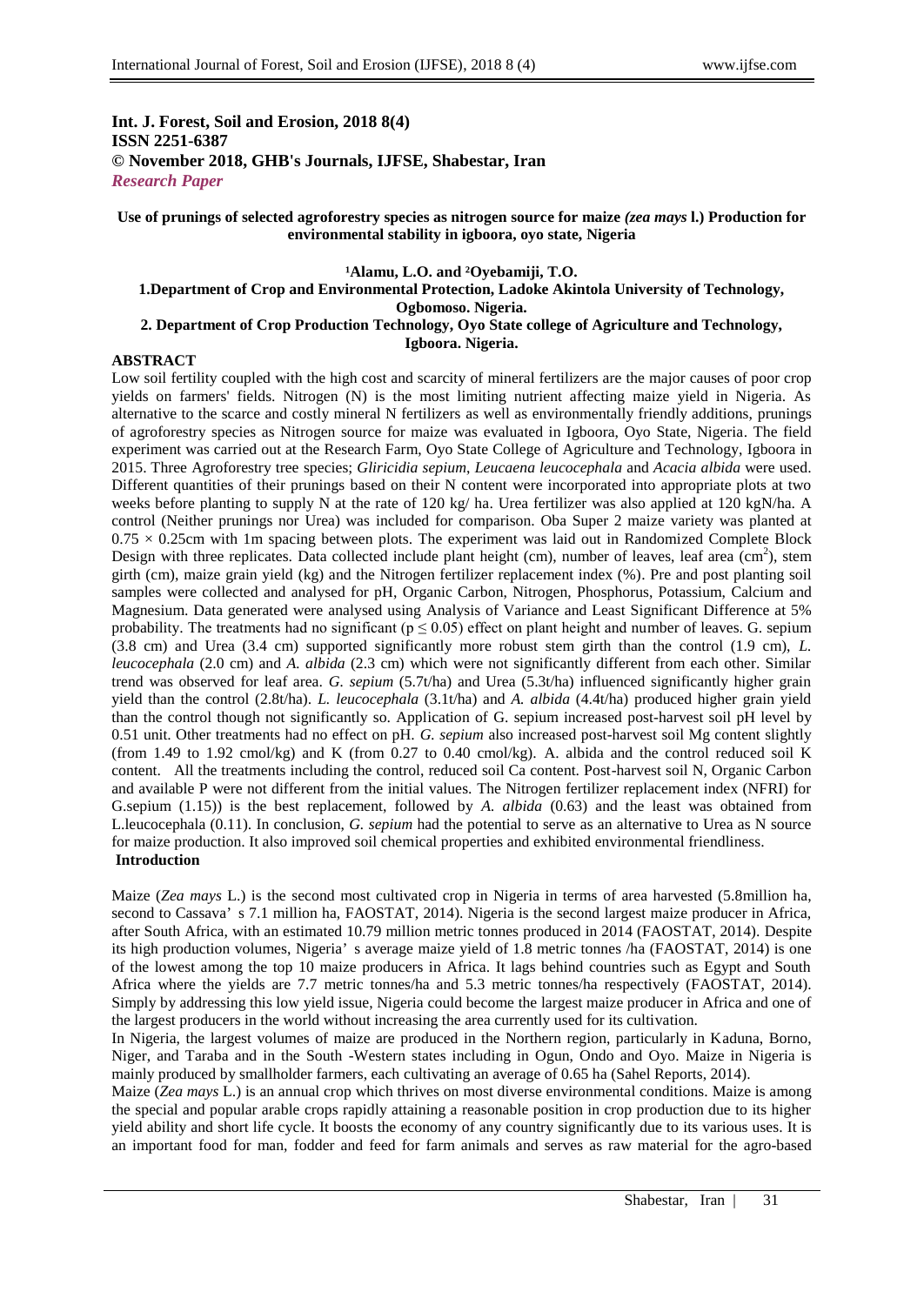industries. Lately, corn oil is now being used by many people for its low cholesterol content. In addition, some of its products like corn starch, corn flakes, gluten germ cake, lactic acid, alcohol and acetone are either taken as a food by man or used by paper, textile, foundry and fermentation industries. Khalil and Jan (2004), reported that overall World maize production is being used to feed farm animals or for industrial starch and oil production. Maize has become indispensable for food security in Nigeria. Much of the maize produced is consumed in a range of commercial sectors. About 50% of the maize produced is consumed by the animal feed sector, with poultry claiming as much as 98% of the total feed produced in Nigeria between 2005 and 2010 (Sahel report, 2017)

In spite of the importance of maize to the World economy and its numerous uses, many difficulties are being faced by maize farmers which include: high cost of fertilizer, poor agronomic practices and poor extension services (Fakorede, 2001), use of local varieties that have poor yield, poor soil fertility, drought, incidence of pests and diseases and weed problems. There are various ways of recovering soil fertility basically for maize production. These are: crop rotation (by planting maize after legumes), intercropping (planting maize with other crops that can fix atmospheric Nitrogen), bush fallow, alley cropping, incorporation of prunings, adequate and sufficient use of chemical fertilizer such as Urea and complete fertilizer (NPK), application manure and compost are the methods adopted by farmers to replenish soil fertility.

Chemical fertilizers play an important role in maintaining or boosting soil fertility in most parts of the world but farmers in Sub-Sahara Africa use insufficient amount of chemical fertilizer. Fertilizer is known to be a ' lead' practice, which enables the farmers to welcome other new and updated technologies, thus, identified as a basic ingredient in boosting production of food. It is known to be the ' pillar' of agricultural extension projects in many countries. Considering the exorbitant price of synthetic fertilizer in the market and the degradation of most agricultural lands due to addition of synthetic fertilizer which increase the toxicity of the soil, hence, researchers are exploring organic materials that are natural and environmental friendly (Crawford *et al*., 2006).

Agroforestry is referred to as the system of land use management whereby trees or shrubs are planted around or within arable crops or grazing land. (NAC, 2015). It incorporates shrubs and trees in agriculture and takes advantage trees for different uses; by increasing soil fertility through the nitrogen fixing ability of leguminous shrubs and by extracting nutrient element from the deeper soil layer to the top soil. Agroforestry is similar to intercropping. They both have several crop varieties that have intact relationship and produce various utility outputs, also greater total outputs is recorded because just one input plan is used, costs is saved. Above all, there are benefits peculiar to agroforestry. In a simple term, agroforestry is the growing of trees and arable crops or animals on a single farm land. The crops can be planted together concurrently, in rotation, or may even be planted on separate farm lands when materials from one are used to sustain others. (Franklin and Scott, 1992).

Several authors have described tree species used to supply animal feeds to different categories of livestock. Emmanuel and Tsado (2011) noted that in all fodder development works, legumes play the major role as they enrich the soil with nitrogen and produce highly digestible and protein rich fodder. The potential of leguminous fodder trees can be seen in their multipurpose nature and their ease of integration into existing farming systems. According to Jamala ((2013), leguminous fodder trees can be used for the improvement of both crop and livestock production and thus offer a means of linking livestock production with arable crop production. They are therefore immensely suitable for the improvement of farming systems through soil fertility maintenance (for crop production) and increased availability of high-protein feed for livestock. Generally, the inclusion of leguminous trees in tropical land-use systems offers many advantages at minimum expense. The potentials of fodder trees and shrubs remain vital in the support of rural livelihoods and food security. Fodder legumes are of considerable nutritional importance as livestock feed during the dry season of the year. Their leaves are green all year round and many are well known to herdsmen who frequently cut down their branches for stock feeding. Most nomads and smallholders know them and therefore use them for their livestock (Aregheore, 1996; Onwuka *et al*., 1992). Jamala *et al.,* ((2013) reported that browse legumes are found from north to south; and west to east in Nigeria, he mentioned the selected agroforestry species (*Leucaena leucocephala, Gliricidia sepium,* and *Acacia albida* among many others*. Leucaena* is widely accepted as the best browse legume and has naturalized in some parts of Nigeria. *Leucaena* and *Gliricidia* foliage yields are higher in the wet season.

Agroforestry systems have many benefits over conventional agriculture and forest production methods. They bring about increase in overall output, nation' s economy and revenue; they also provide varieties of produce for exportation and employment. (ART, 2015). Using leguminous shrub prunings as mulch in agroforestry system is a common practice to sustain soil humus and improve soil fertility in the tropics (Duguma *et al*., 1988). In organic farming system, prunings applied as mulch are expected to supply parts or most of the plant nutrients to the annual crop.

For proper growth and greater output ratio, maize needs sufficient amount of macro elements most especially N, P and K. These elements are mostly required for plant development and formation of grain in maize farming. (Onasanya *et al*., 2009).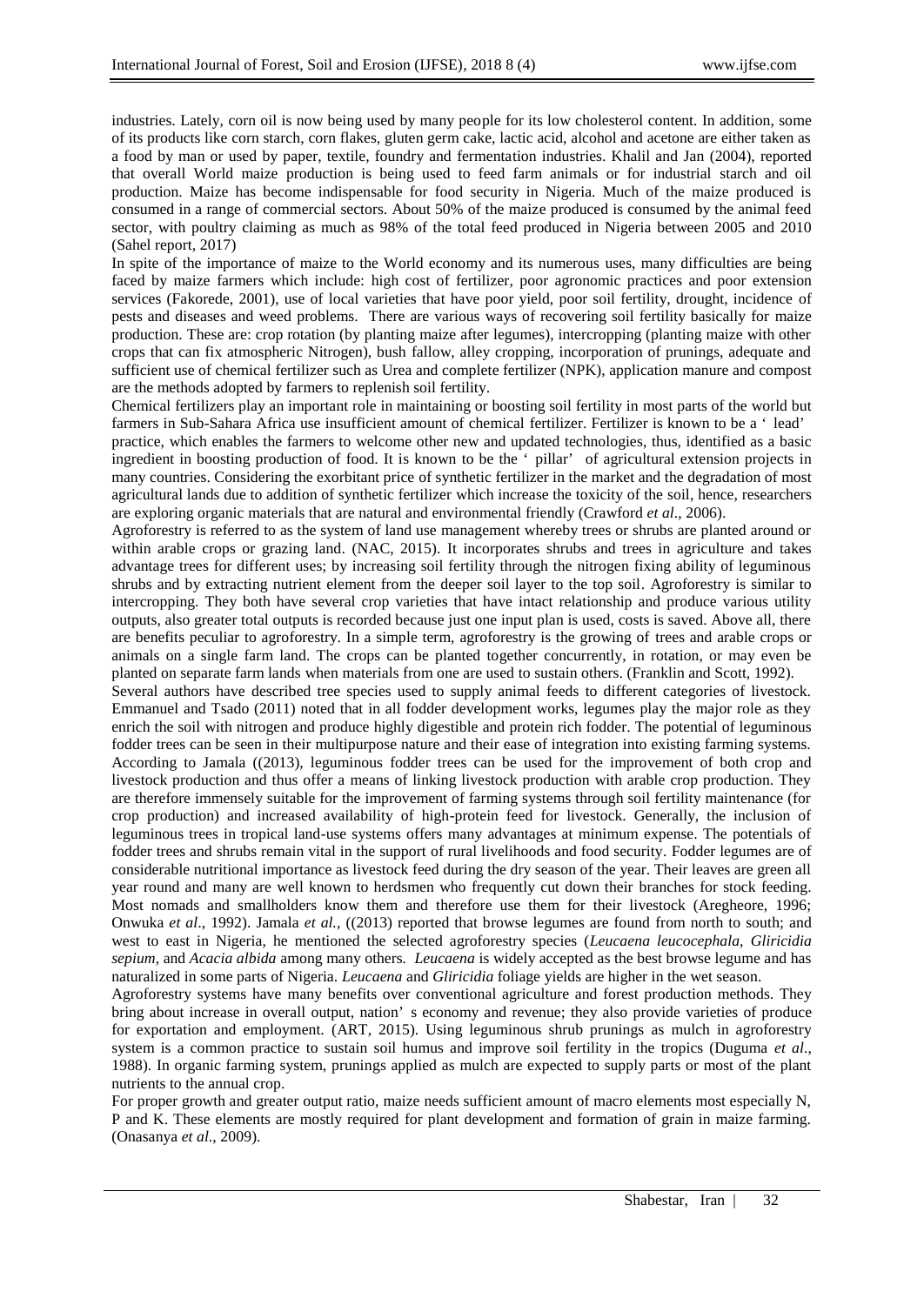Nitrogen is an important macro element for plant growth in cultivating maize and plays important role in determining yield. (Shanti *et al*., 1997). Plants survival depends on Nitrogen because it constitutes 1-4% of plants dry mass (Anonymous, 2000).

Nigeria is an important and famous country in Africa and she is in no way facing lesser challenges as regards reducing the country' s dependence on food importation through improvement in food self sufficiency ratio which is in turn pivoted on increased domestic food production.

In Southwestern Nigeria, especially in Igboora of Oyo State, poor soil fertility is among the main causes of crop failure to farmers. Agricultural practices that conserve soil resources and prevent degradation should reduce the need to clear additional forest land. Agroforestry is a better approach to attain sustainable land use. Broadly, agroforestry is "an act of intentional fallowing, planting or incorporation of trees and shrubs on the same piece of land used in arable crop production and rearing of animals in such a way that each benefit from the other" (MacDicken and Vergara, 1990). Examples of these include: alley cropping, multilayer tree gardens, interplanting of trees on pasture or crop land, live hedges, shelterbelts including pruning of leguminous trees into the soil. A successful agroforestry system allows synergistic interactions between woody and non-woody components to increase sustain and diversify total land output (Swaminathan, 1987). Major interrelationships include circulation of essential elements and sustenance, adjustment in ecosystem and bountiful yields. Interestingly, agroforestry practices leads to nutrient cycling in the form of tree prunings returned to the soil surface. Organic matter is particularly important in humid tropical soils because many of them have inherently low cation exchange capacity (MacDicken and Vergara, 1990). The incorporation of agroforestry tree prunings (*Gliricidia sepium, Leucaena leucocephala* and *Acacia albida*) into the soil serve as organic fertilizer to improve the soil fertility had been recommended by several authors and they may be efficient in supplying N in maize production. Also, the International Centre for Research in Agroforestry (ICRAF) approved some agroforestry trees including *Gliricidia sepium, Leucaena leucocephala* and *Acacia albida* to suit this purpose and also to enhance agroforestry research work (Nair et al., 1984). These agroforestry species can be alternative source of Nitrogen for smallholder farmers that lack financial resources to purchase sufficient inorganic Nitrogen fertilizer. Furthermore, incorporating the prunings of these agroforestry species into the soil might improve Nitrogen release into the soil thereby increasing maize yield and boosting soil fertility. These species are available in sufficient quantity in the study area and their potentials to serve as N source for maize production have not been explored, hence, they are selected for the research work. The study therefore evaluated the potentials of their prunings to serve as nitrogen source for maize (*Zea mays*) production and to know their ability to replace the expensive and scarce Inorganic Nitrogenous fertilizers in Igboora, Oyo State. The research determined the effects of the *G. sepium* , *L. leucocephala and A. albida* prunings on maize growth and yield and on soil chemical properties and determined the N fertilizer replacement Index of the prunings against inorganic fertilizers (Urea).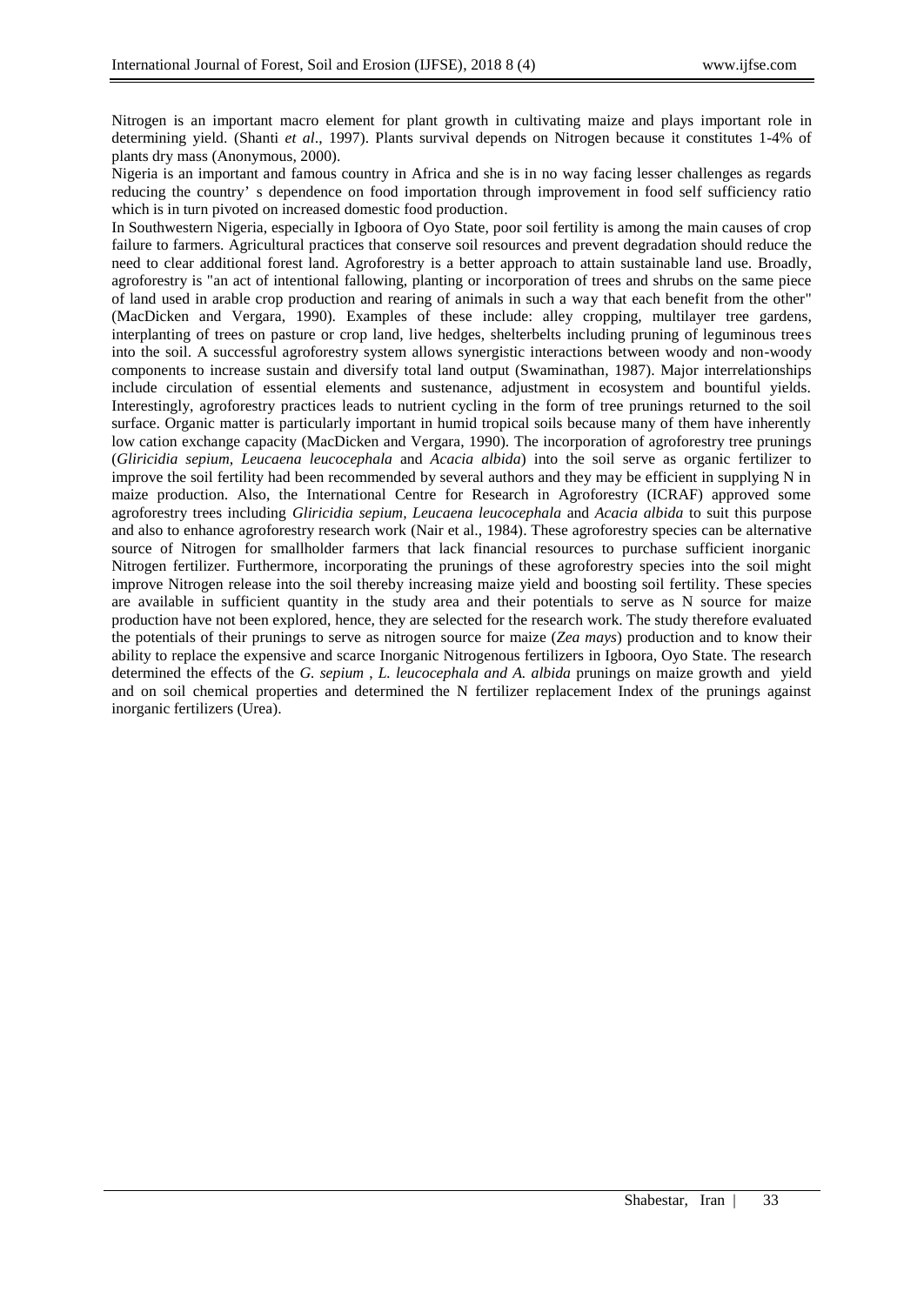

Plate 1: *Gliricidia sepium* trees



Plate 2: *Acacia albida* leaves (Source: DHgate.com)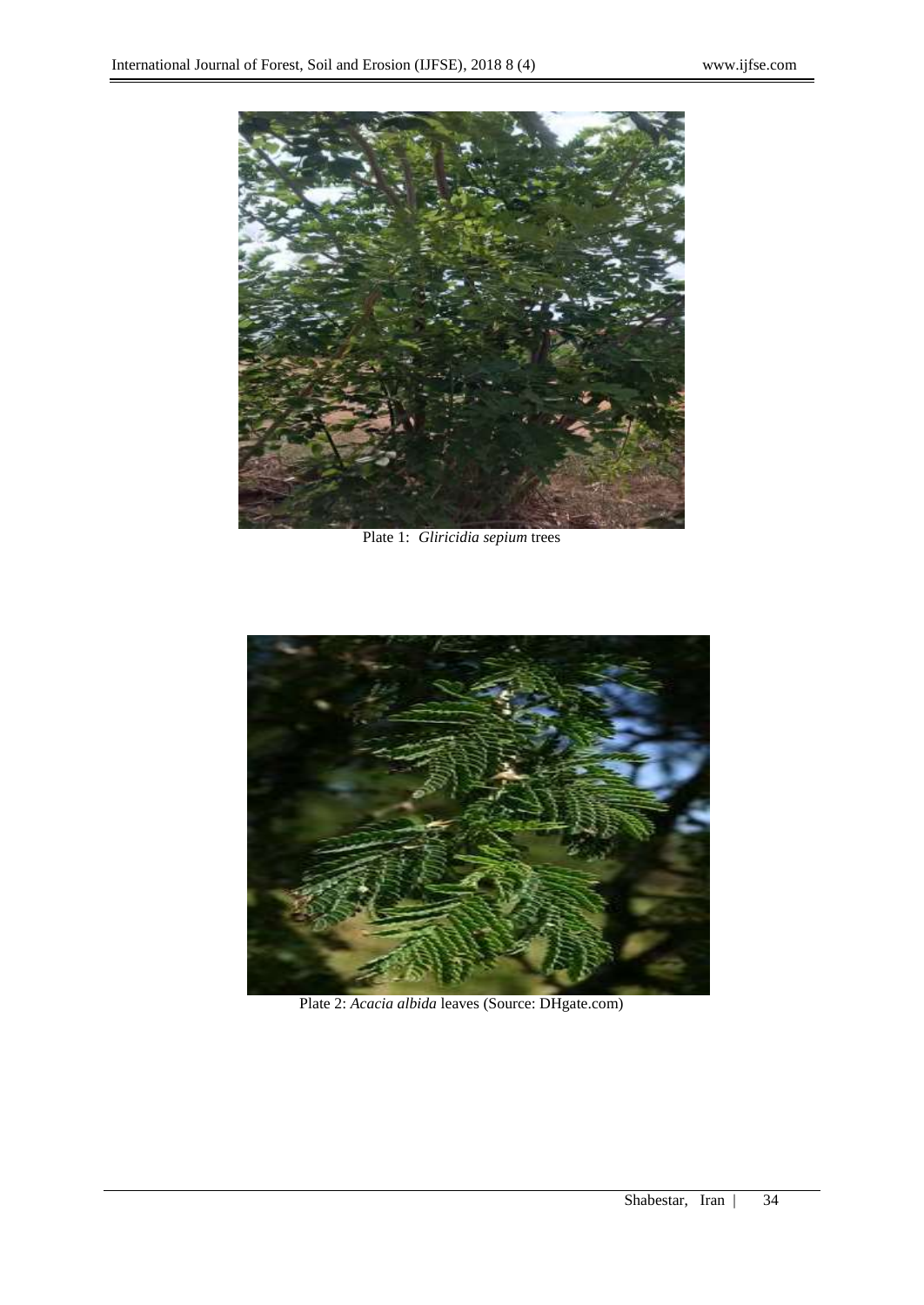

Plate 3: *Leucaena leucocephala* leaves (Source: DHgate.com)

## **Mateials and Methods**

## **Description of the Experimental Site**

The field experiment was carried out at the Teaching and Research Farm of the Oyo State College of Agriculture and Technology, (OYSCATECH), Igboora, Oyo State, located within the College premises. Igboora is situated approximately 80 km North of Lagos and 80 km West of Ibadan. It is on latitude  $7^\circ N$ , longitude  $3^\circ E$ and the altitude of 140 m above sea level. Igboora climate is tropical with alfisol soil. Mean annual temperature ranges 29<sup>o</sup>C and mean annual rainfall is 522 mm in 2015. The relative humidity is about 79% all year round except in December, January and February when there is short period of drought. (OYSCATECH, Met. Station, 2015).

The experimental site has been in use for several years for maize cultivation. The common weed species found on the land are *Chromolaena odorata, Tridax procumbens, Panicum* species and *Pennisetum* species. The three agroforestry tree prunings *Gliricidia sepium* of about three (3) months*, Leucaena leucocephala* of about six (6) months, and *Acacia albida,* was collected from a mother tree (age not certain). *Gliricidia sepium* and *Leucaena leucocephala* prunings were obtained from OYSCATECH premises while *Acacia albida* was collected along Igboora-Iseyin expressway. They were dried at 12% moisture content, ground separately and sent to laboratory to determine the N, P and K content.

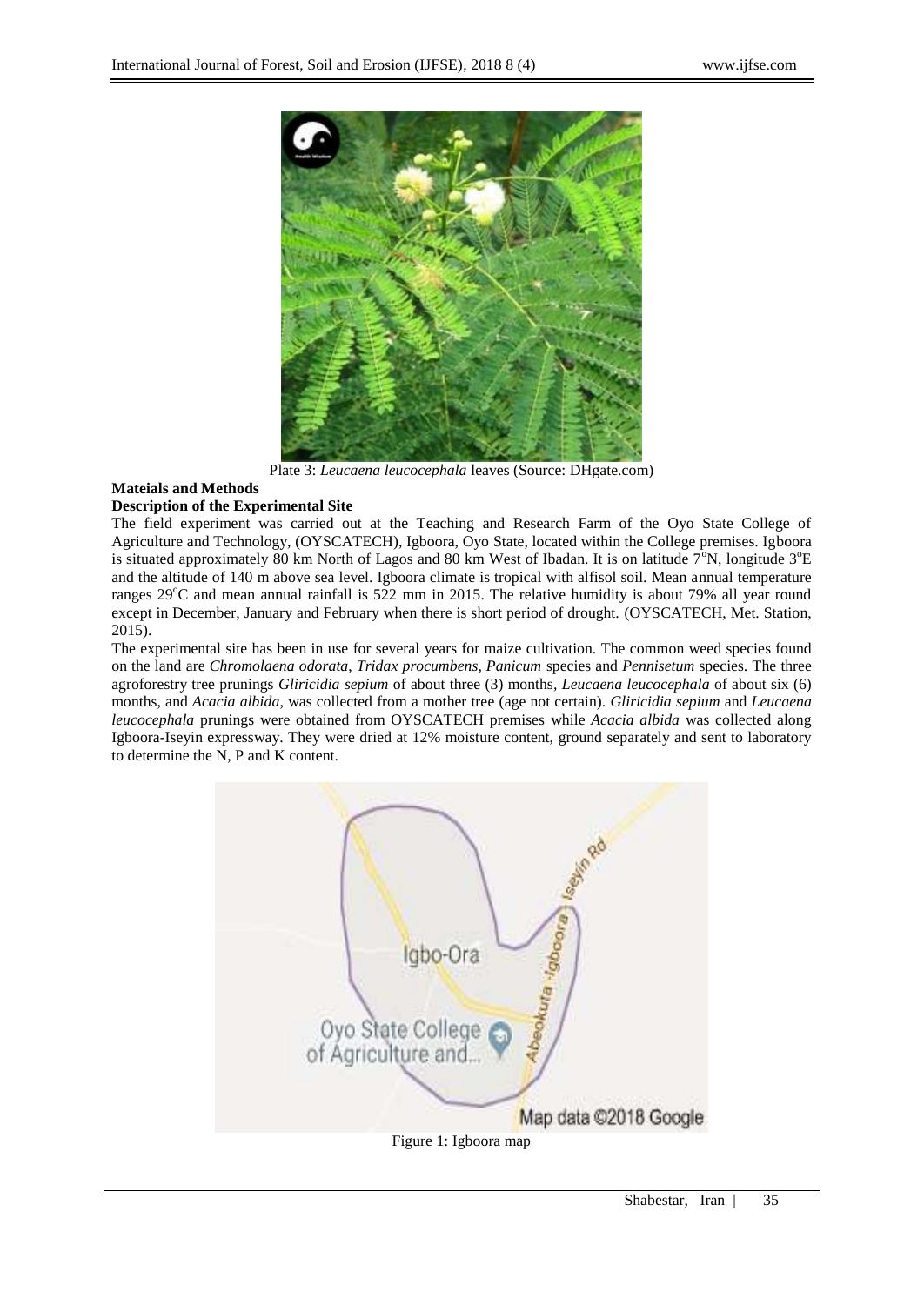### **Treatments and Experimental layout**

T1  $\overline{C}$ *G. sepium* at 4 kg/plot 2 Weeks before Planting (WBS)

T2 – *⃰L. leucocephala* at 4.5 kg/plot 2 WBS

T<sub>3</sub> $-\frac{4}{3}$ *A. albida* at 6 kg/plot 2 WBS

T4 – Urea fertilizer at 0.4 kg/plot  $\frac{1}{3}$  at planting and  $\frac{2}{3}$  at 3 Weeks after sowing.

T5 – Control (Neither N fertilizer nor prunings)

SSP at 60 kg P/ha and MOP at 30 kg K/ha were applied to all plots as basal fertilizer at sowing. The prunings were applied at 120 kgN/ha based on their N contents.

## **Field Preparation and Agronomic Practices**

Prior to sowing, two series of ploughing were done on the land. The field was then marked out into plots. After the land preparations, the agroforestry tree prunings were incorporated into each plot using hoes and cutlasses. Two weeks after incorporation of the prunings, the first weeding was carried out and planting of maize was done immediately. The maize seeds were treated with Apron plus to prevent seed and soil pathogens before planting. Two seeds were sown per hole at a spacing of 75 cm  $\times$  25 cm. Two weeks after planting, maize seedlings were thinned to one plant per stand alongside with the application of Urea,  $P_2O_5$  and  $K_2O$  fertilizers by spot placement. Weeds were manually controlled by weeding with hoes as and when due. The field borders were kept clean to reduce insects and rodents encroachment and to prevent fire occurrence.

#### **Seed Procurement.**

Oba Super 2 maize variety was used for the experiment which was procured at Premier Seed Nigeria Limited, Ibadan. Oba Super 2 is a single cross hybrid with yellow grain and it is semi-flint in nature. It adapts to forest and savanna regions and is highly prolific. It is very good in resisting lodging. It has an average plant height and ear length of 180 cm and 15 cm respectively. Oba Super 2 is moderately resistant to rust, blight and streak. Its average yield is about 5 – 7 tonnes/ha in the Southern Guinea Savanna and has the outstanding features of Downy Mildew Resistance (DMR) and Nitrogen Use Efficiency. It has a very good grain quality. (Premier Seed Nigeria Limited, 2015).

### **Field layout and Experimental Design**

The field was marked out into plots. The size of each plot was  $4 \text{ m} \times 4 \text{ m}$  with 1 m spacing between plots. The total land area was 336 m<sup>2</sup> (14 m  $\times$  24 m). The experiment was laid out in a Randomized Complete Block Design (RCBD). There were five treatments replicated three times. (Fig. 2)

|                | $\tilde{\phantom{a}}$ | $\overline{\phantom{a}}$ | $\tilde{\phantom{a}}$ |                |
|----------------|-----------------------|--------------------------|-----------------------|----------------|
| T1             |                       | T <sub>3</sub>           |                       | T <sub>2</sub> |
| T <sub>2</sub> |                       | T <sub>5</sub>           |                       | T <sub>3</sub> |
| T <sub>3</sub> |                       | T1                       |                       | T <sub>4</sub> |
| T <sub>4</sub> |                       | T <sub>2</sub>           |                       | T1             |
| T <sub>5</sub> |                       | T <sub>4</sub>           |                       | T <sub>5</sub> |

 $P_2O_5$  at 60 kg P/ha and  $K_2O$  at 60 kg K/ha were applied to all plots except the control plots. Fig.2 Field Layout.

- Where, T1 *Gliricidia sepium* plots
	- T2 *Acacia albida* plots
	- T3 *Leucaena leucocephala* plots
	- T4 Urea fertilizer plots
	- T5 Control plots

## **Collection and Analysis of Soil samples**

Before planting and after planting, soil samples were collected from the experimental site at the depth of  $0 - 15$ cm was bulked and mixed thoroughly to have a homogenous sample. Sub samples were collected from the bulk and was taken to the laboratory for analysis. The sub sample was air-dried and sieved with 2 mm sieve to remove large particles, debris and stones. The sieved samples were analyzed for pH, macronutrients and organic carbon. Soil pH was determined in a 1/2.5 (w/v) soil/water suspension. Organic carbon was determined by chromic acid digestion and spectrophotometric analysis (Heanes, 1984). Organic matter was estimated as organic carbon multiplied by 1.724. Total Nitrogen was determined by the micro Kjeldahl method. Available Phosphorus was extracted by Bray' s P1 method and read from the atomic absorption spectrometer.

#### **Data Collection**

Pre-planting and post-harvest soil sampling (Total N, pH, Organic Carbon, P, K, Ca and Mg). Collection of data commenced four weeks after sowing and was taken at two weeks interval i.e 4 WAS, 6 WAS, 8 WAS, 10 WAS and 12 WAS. Growth and yield parameters recorded were as follows: Plant height (cm), Number of leaves, Stem girth (cm), Leaf area, Ear length (cm), Ear girth (cm), Number of grains per ear, Weight of grains per ear (g) and Weight of grains per plot (g)

## **Plant Height (cm)**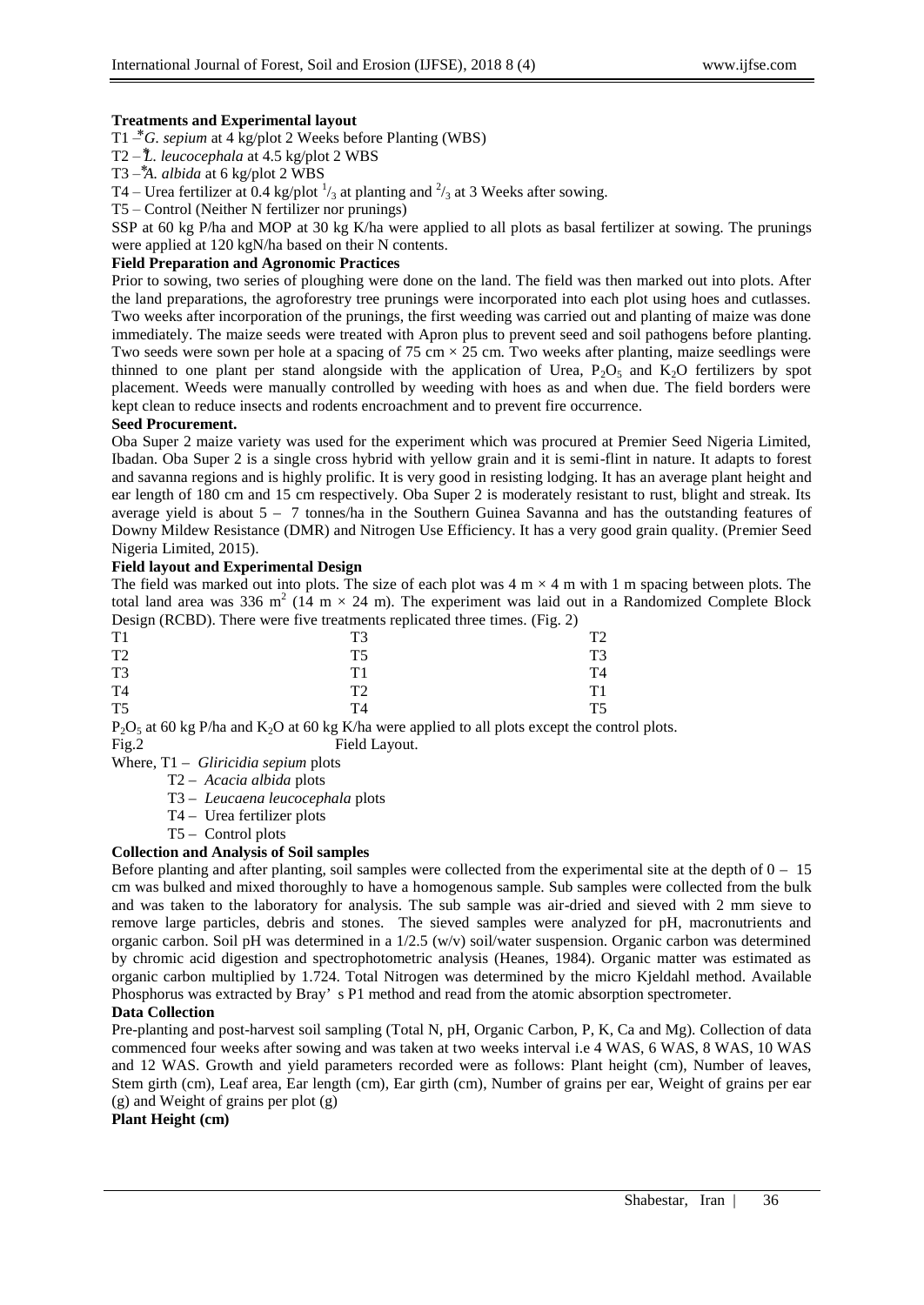This was taken from a sample of six randomly selected maize plants marked within each plot and this was carried out using a measuring tape to measure the height of the maize plant from the ground level to the last node. The mean from the six plants were determined and recorded.

#### **Number of Leaves**

Visual counting of leaves on the six randomly selected plants was done and recorded for each plant. The mean were calculated for each plot and recorded.

### **Stem Girth (cm)**

This was measured with vernier caliper for each plot and the values were averaged and recorded.

## **Leaf Area (cm<sup>2</sup> )**

The leaf area was determined by the non-destructive length x width method described by Subedi and Ma (2005) using the relation: Leaf area  $= 0.75$  (length x width), where 0.75 is a constant. Six leaves were measured with a measuring tape for each plot and the average was recorded.

### **Ear Length (cm)**

The length of six dehusked maize ear per plot was measured with measuring tape and the mean values was calculated.

### **Ear Girth (cm)**

This was also taken from a sample of six ears per plot with the use of measuring tape and mean values were recorded.

### **Number of grains per Ear**

The number of grains in six ears from each plot were counted after they had been dried and shelled and mean was determined from the six ears.

## **Weight of grains per Ear (g)**

The grains of the six ears above were weighed separately and then averaged for each plot.

## **Weight of grains per Plot (g)**

The weights of the six ears for each treatment plot were added to get the weight of grain per plot.

# **Nitrogen fertilizer replacement index**

N fertilizer replacement index =  $MYp - MYc$ 

 MYiNf Maize yield increase by N fertilizer =  $MYf - MYc$ 

## **Where**:

 $MY<sub>P</sub> = Maize yield with pruning$ 

 $MY_c = Maize$  yield in control plot

MYiNf = Maize yield increase by N fertilizer

 $MY_f = Maize$  yield in fertilizer plot (Tian, 2000)

## **Statistical Analysis**

Data collected were analyzed using the Analysis of Variance (ANOVA) and the treatment means were separated using Least Significant Difference at 5% probability.

#### **Results**

#### **Effect of selected agroforestry species on growth parameters of maize.**

*G. sepium* had the highest N content (4.8%) while *A. albida* had the lowest (3.25)%) whereas *A. albida* had the highest P content (0.57%) followed by *G. sepium* (0.23%) while *L. leucocephala* had the least (0.20%) (Table 1) The treatments had no significant effect on plant height (except at 6 WAS when the *G. sepium* treatment was significantly taller than the other treatments). Urea was next to *G. sepium* in its effect on maize plant height (Table 2).

Application of *G. sepium* prunings to the maize plot, produced significantly more number of maize leaves than *L. leucocephala* and the control. There was no significant difference in the number of leaves at 10 and 12 WAS. It was observed that plots treated with *G. sepium* had the highest number of leaves followed by urea fertilizer, then *A. albida* and *L. leucocephala.* The least was obtained from control plot (Table 3).

All applied treatments increased the stem girth of maize at all sampling periods except *L. leucocephala* at 4 and 10 WAS. Plot where *G. sepium* prunings were added had highest stem girth in all sampling periods and was the same with plot where urea was added. *A. albida* stem girth was significantly the same with *G. sepium* and urea fertilizer at 4 and 6 WAS while control plot had the least in all sampling periods though not significantly different from plots where *L. leucocephala* prunings was applied at all sampling periods. (Table 4)

*G. sepium* prunings supported broader leaf production and produced highest leaf area than the control and *L. leucocephala* throughout the sampling period (Table 5).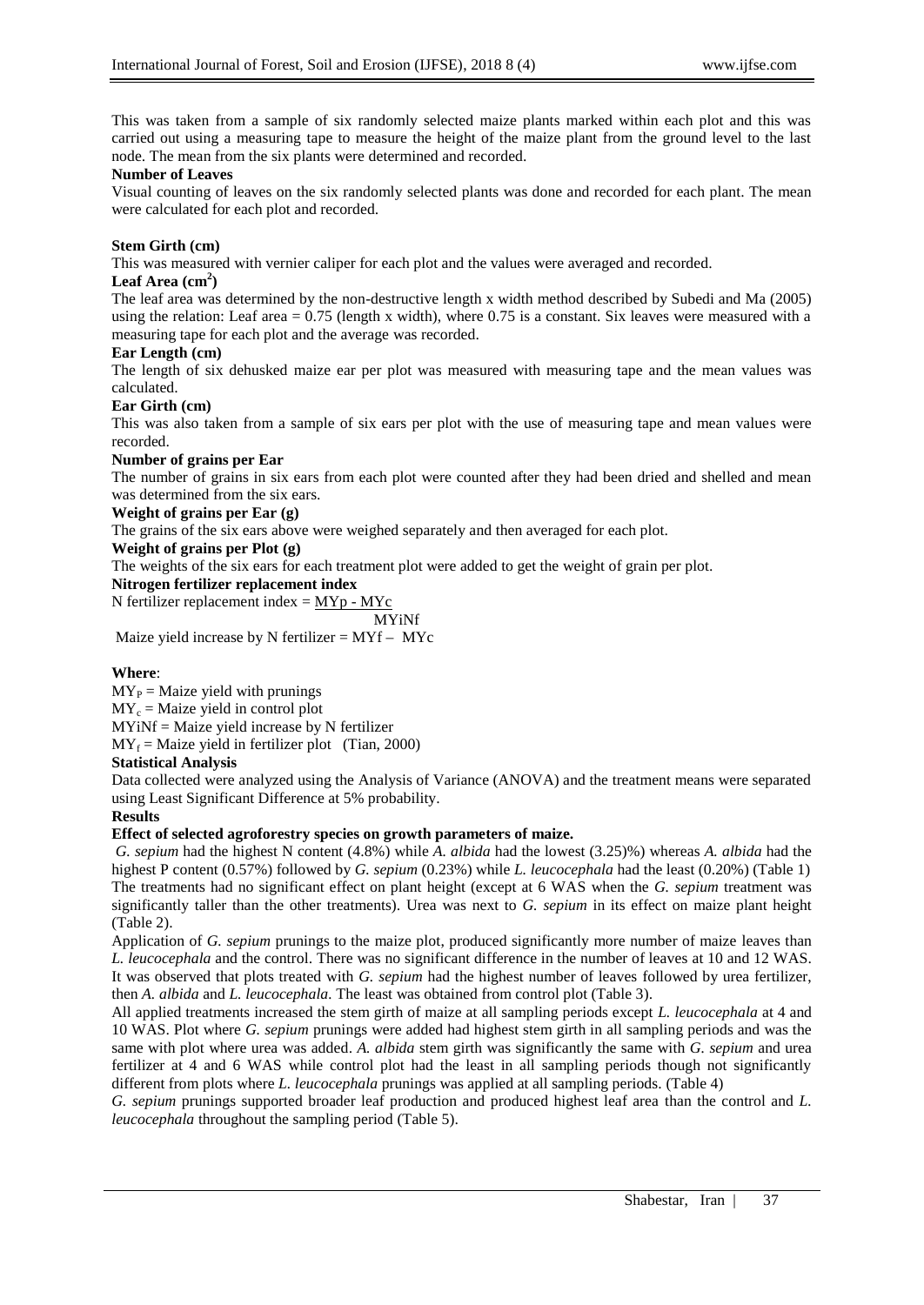| Table 1. Put left concentrations of the selected agrointestly trees prunings |             |           |         |  |
|------------------------------------------------------------------------------|-------------|-----------|---------|--|
| <b>Tree species</b>                                                          | $\mathbf N$ | ${\bf P}$ | $K(\%)$ |  |
|                                                                              |             |           |         |  |
|                                                                              | 4.80        | 0.23      | 2.14    |  |
| Gliricidia sepium                                                            |             |           |         |  |
|                                                                              |             |           |         |  |
|                                                                              |             |           |         |  |
|                                                                              | 4.30        | 0.20      | 1.82    |  |
| Leucaena leucocephala                                                        |             |           |         |  |
|                                                                              |             |           |         |  |
|                                                                              |             |           |         |  |
| Acacia albida                                                                | 3.25        | 0.57      | 1.10    |  |
|                                                                              |             |           |         |  |

# **Table 1: Nutrient concentrations of the selected agroforestry trees prunings**

# **Table 2: Effects of selected agroforestry tree prunings on maize plant height (cm)**

| <b>Treatment</b>      |                |            | Time of sampling (WAS) |          |           |
|-----------------------|----------------|------------|------------------------|----------|-----------|
|                       | $\overline{4}$ | $\sqrt{6}$ | $\overline{8}$         | $10\,$   | $12\,$    |
|                       |                |            |                        |          |           |
| Gliricidia sepium     | 40.1           | 65.0       | 84.3                   | 96.7     | 130.0     |
| Leucaena leucocephala | 38.0           | 59.5       | 74.6                   | 89.7     | 111.8     |
| Acacia albida         | 39.0           | 59.8       | 75.3                   | 89.0     | 112.3     |
| <b>Urea</b>           | 38.0           | $60.8\,$   | 78.3                   | 89.9     | 114.1     |
| <b>Control</b>        | 36.5           | 58.9       | 73.5                   | 88.3     | $110.8\,$ |
| LSD $_{(0.05)}$       | $\bf ns$       | 5.3        | $\rm ns$               | $\bf ns$ | $\rm ns$  |

ns – not significant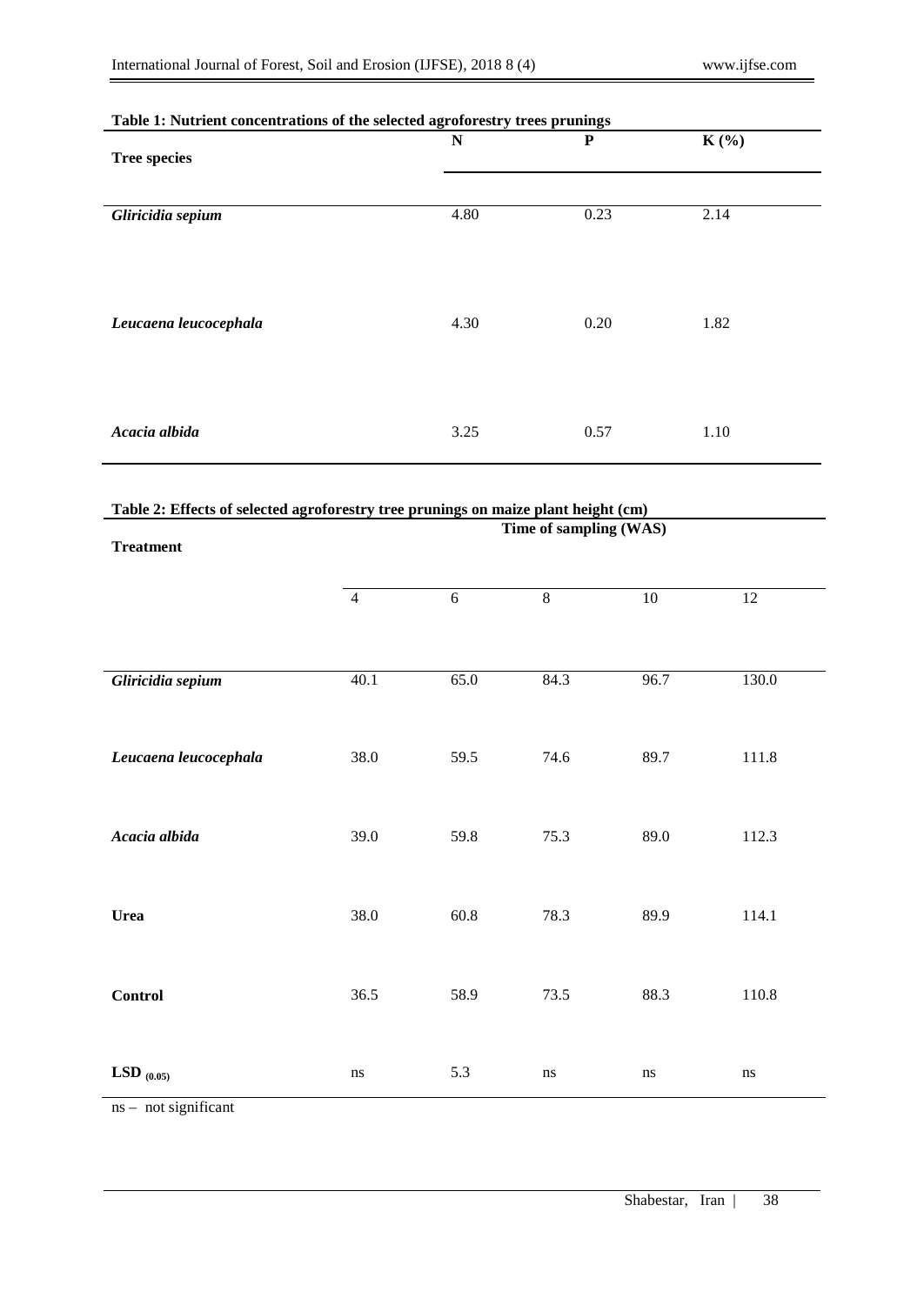|                       | Time of sampling (WAS) |            |                |                 |                 |
|-----------------------|------------------------|------------|----------------|-----------------|-----------------|
| <b>Treatments</b>     |                        |            |                |                 |                 |
|                       |                        |            |                |                 |                 |
|                       | $\overline{4}$         | 6          | $\overline{8}$ | $\overline{10}$ | $\overline{12}$ |
|                       |                        |            |                |                 |                 |
|                       |                        |            |                |                 |                 |
| Gliricidia sepium     | 8.4                    | 9.0        | 9.5            | 10.6            | 12.3            |
|                       |                        |            |                |                 |                 |
|                       |                        |            |                |                 |                 |
| Leucaena leucocephala | $7.1\,$                | $7.7\,$    | $8.2\,$        | 8.9             | 10.5            |
|                       |                        |            |                |                 |                 |
| Acacia albida         | 8.1                    | 8.4        | 9.0            | 9.5             | $10.1\,$        |
|                       |                        |            |                |                 |                 |
|                       |                        |            |                |                 |                 |
| <b>Urea</b>           | $\rm 8.0$              | $\ \, 8.8$ | 9.2            | 9.9             | 11.7            |
|                       |                        |            |                |                 |                 |
|                       |                        |            |                |                 |                 |
| Control               | 6.6                    | $7.1\,$    | $7.8\,$        | $8.7\,$         | 9.7             |
|                       |                        |            |                |                 |                 |
|                       |                        |            |                |                 |                 |
| LSD $_{(0.05)}$       | $0.7\,$                | $1.1\,$    | $0.9\,$        | $\bf ns$        | ns              |

# **Table 3: Effects of selected agroforestry tree prunings on maize number of leaves**

ns – not significant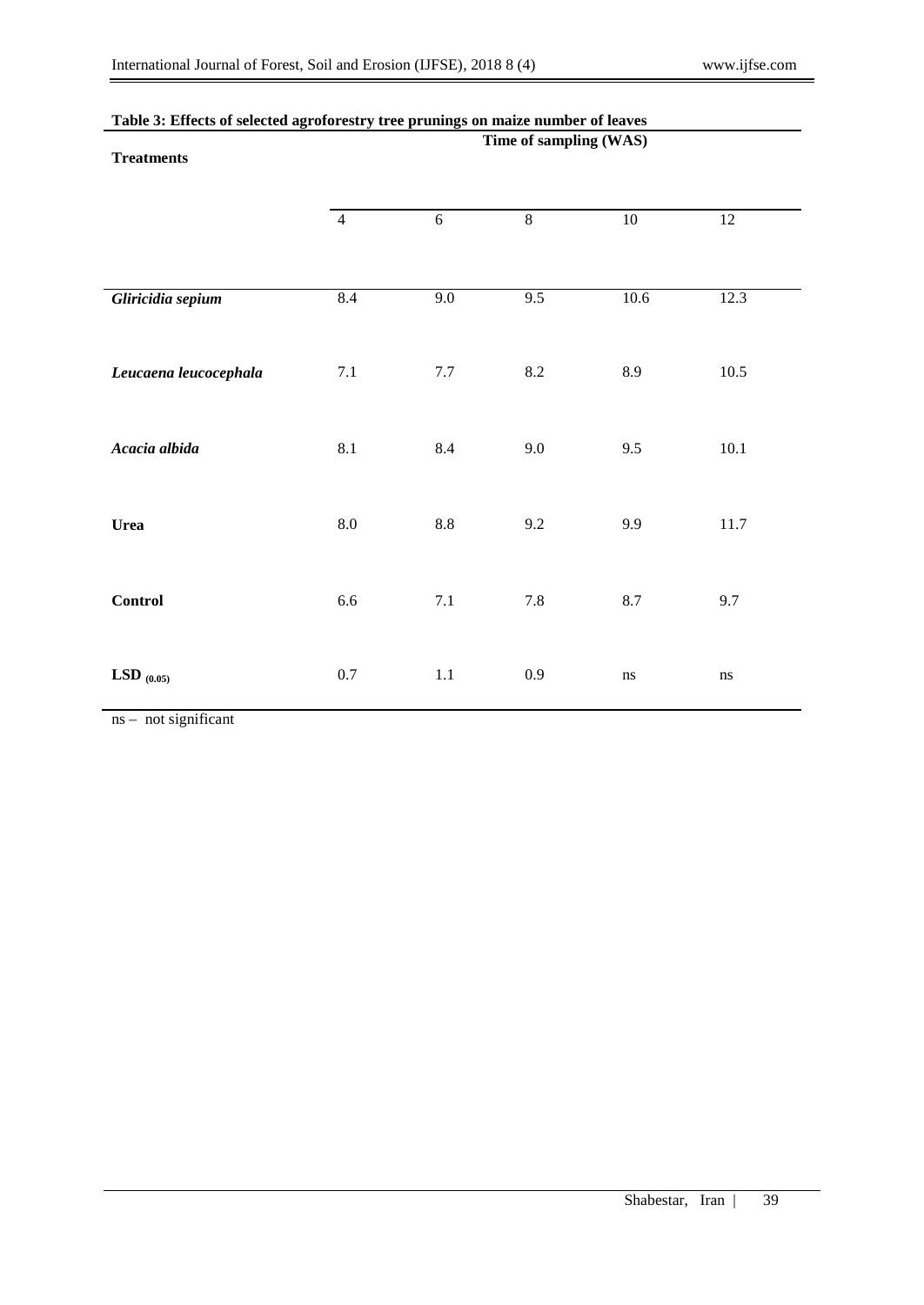| ,,, ,, ,,,,,,,, ,,    | $0 - 0 - 0 - 0 - 0$<br>$\overline{a}$<br>$\cdots$<br>Time of sampling (WAS) |                |         |         |         |  |  |  |
|-----------------------|-----------------------------------------------------------------------------|----------------|---------|---------|---------|--|--|--|
| <b>Treatments</b>     |                                                                             |                |         |         |         |  |  |  |
|                       | $\overline{4}$                                                              | $\overline{6}$ | 8       | $10\,$  | 12      |  |  |  |
| Gliricidia sepium     | $1.8\,$                                                                     | 2.3            | 2.7     | 3.2     | 3.8     |  |  |  |
| Leucaena leucocephala | $1.3\,$                                                                     | 1.6            | 1.7     | $1.8\,$ | $2.0\,$ |  |  |  |
| Acacia albida         | $1.6\,$                                                                     | $1.8\,$        | 2.1     | $2.2\,$ | $2.3\,$ |  |  |  |
| <b>Urea</b>           | $1.7\,$                                                                     | $2.0\,$        | $2.5\,$ | 2.9     | 3.4     |  |  |  |
| <b>Control</b>        | $1.3\,$                                                                     | $1.5\,$        | $1.6\,$ | $1.8\,$ | 1.9     |  |  |  |
| LSD $_{(0.05)}$       | $0.4\,$                                                                     | $0.4\,$        | $0.5\,$ | $0.3\,$ | $0.5\,$ |  |  |  |

## **Table 4: Effects of selected agroforestry tree prunings on maize stem girth (cm)**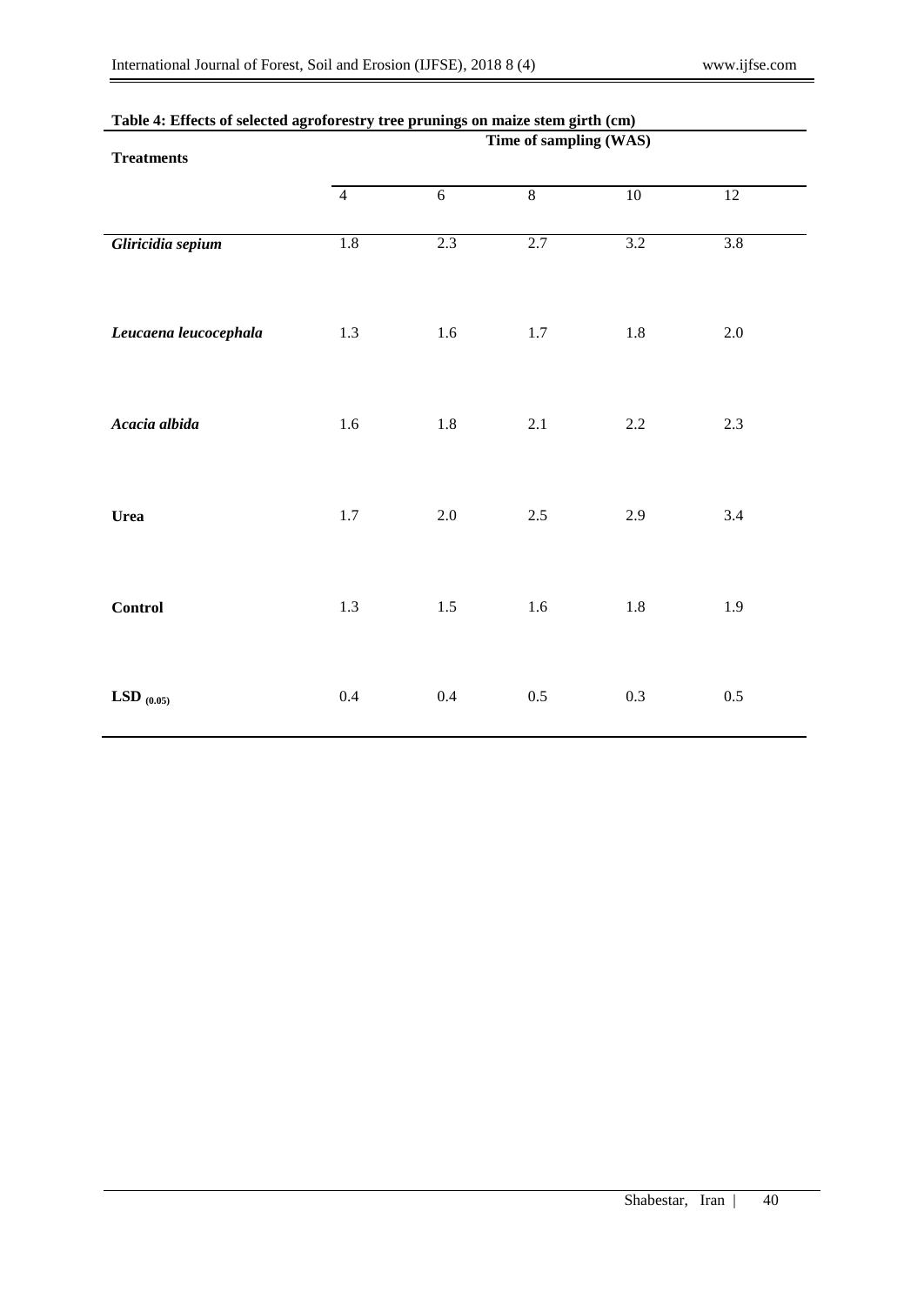| <b>Treatments</b>     | Time of sampling (WAS) |                |                |                 |                 |  |  |  |
|-----------------------|------------------------|----------------|----------------|-----------------|-----------------|--|--|--|
|                       | $\overline{4}$         | $\overline{6}$ | $\overline{8}$ | $\overline{10}$ | $\overline{12}$ |  |  |  |
| Gliricidia sepium     | 43.3                   | 54.4           | 70.3           | 87.1            | 98.5            |  |  |  |
| Leucaena leucocephala | 30.5                   | 38.8           | $50.0\,$       | 57.8            | 62.2            |  |  |  |
| Acacia albida         | 37.5                   | 44.1           | 54.4           | 59.9            | 68.3            |  |  |  |
| Urea                  | 39.8                   | 52.0           | 62.2           | 84.1            | 96.4            |  |  |  |
| <b>Control</b>        | 28.4                   | 35.6           | 44.0           | 55.7            | 60.1            |  |  |  |
| LSD $_{(0.05)}$       | 8.35                   | 12.0           | 12.6           | 11.2            | 15.25           |  |  |  |

# **Table 5: Effects of selected agroforestry tree prunings on maize leaf area (cm<sup>2</sup> )**

## **Effect of selected agroforestry tree prunings on yield parameters of maize.**

In all the yield parameters measured, *G. sepium* (5.7 t/ha) supported highest yield but these were not significantly different from the yield obtained from plots where urea (5.3 t/ha) was applied. The least yield was produced on control plot (2.8 t / ha). *L. leucocephala* (3.1 t/ha) and *A. albida* (4.4 t/ha) produced higher grain yield than the control though not significantly so. *G. sepium* (103%), urea fertilizer (90%), *A. albida* (57%) and *L. leucocephala* (10%) produced higher yield when compared with the control plot (2.8 t/ha). (Table 6).

Before planting, the soil pH 6.25 was slightly acidic with organic carbon of 1.24 and had N, P and K 0.14%, 8.28 mg/kg and 0.27 cmol/kg respectively (Table 7). After the application of the prunings, *G. sepium* prunings increased the post-harvest soil pH by 0.51 unit tending toward neutral (6.76) while other treatments did not affect the soil pH. *G. sepium* prunings also increased post-harvest soil Mg content slightly (from 1.49 to 1.92 cmol/kg) and K content ((from 0.27 to 0.40 cmol/kg). *A. albida* and the control reduced soil K content. All the treatments including the control, reduced soil Ca content. Post-harvest soil N, Organic C and available P were not different from the initial values. However, it was noticed that in all the soil parameters taken, control plot had the lowest all through and even lower than the initial soil chemical properties measured.

Maize yield in fertilized plot (MYf), maize yield in control plot (MYc) and maize yield increase by the N fertilizer (MYiNf) were the same for the treatments (Table 8). The difference comes from the maize yield from the prunings (MYp) where *G. sepium* had the highest (5.67 t) followed immediately by plot where *A. albida* was applied (4.38 t) while least was obtained from plot where *L. leucocephala* was applied (3.06 t). These reflected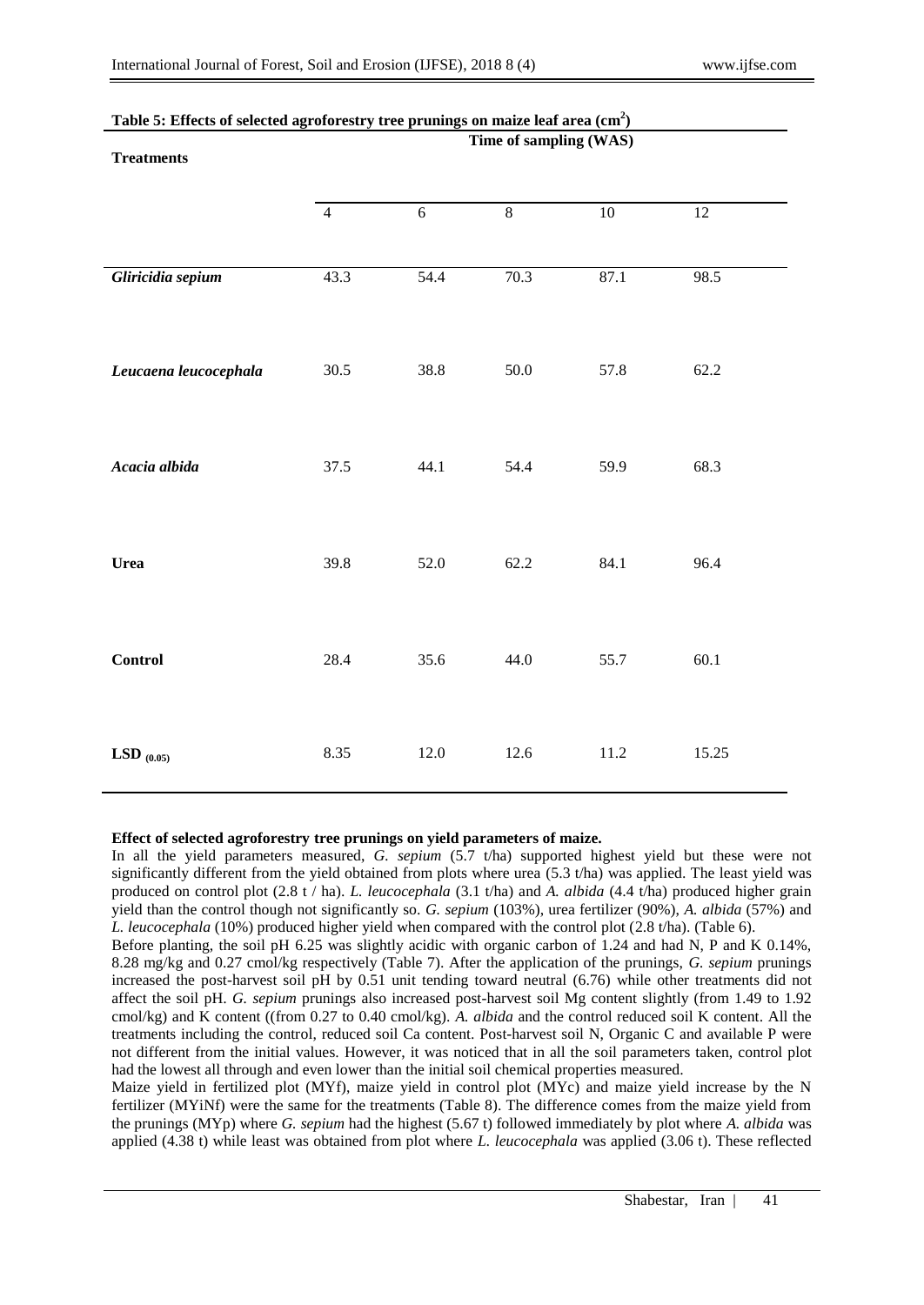in Nitrogen Fertilizer Replacement Index (NFRI) where *G. sepium* (1.15) is the best replacement among others followed by plot where *A. albida* was applied (0.63) and least was obtained from plot where *L. leucocephala* was applied  $(0.11)$ 

| Table 6: Effects of selected agroforestry tree prunings on yield and yield components of maize |                               |              |                           |                                   |                   |                             |                    |
|------------------------------------------------------------------------------------------------|-------------------------------|--------------|---------------------------|-----------------------------------|-------------------|-----------------------------|--------------------|
| <b>Treatments</b>                                                                              | Ear<br>length                 | Ear<br>girth | No of<br>grain<br>per ear | Weight of Weight of<br>grains/ear | grain<br>per plot | Weight of<br>1000<br>grains | Grain<br>yield     |
|                                                                                                | $\leftarrow$ Cm $\rightarrow$ |              |                           | $\leftarrow$                      | G                 |                             | $\Rightarrow$ t/ha |
| Gliricidia sepium                                                                              | 15.8                          | 15.1         | 435.3                     | 113.4                             | 9072.0            | 229.3                       | 5.67               |
| L. leucocephala                                                                                | 14.2                          | 13.9         | 279.6                     | 61.2                              | 4896.0            | 204.2                       | 3.06               |
| Acacia albida                                                                                  | 14.7                          | 14.4         | 361.2                     | 87.5                              | 7000.0            | 221.5                       | 4.38               |
| <b>Urea</b>                                                                                    | 15.3                          | 15.2         | 410.7                     | 106.0                             | 8480.0            | 226.7                       | 5.30               |
| <b>Control</b>                                                                                 | 12.9                          | 12.7         | 251.0                     | 55.7                              | 4456.0            | 193.0                       | 2.79               |
| LSD $(0.05)$                                                                                   | 1.4                           | 0.8          | 53.6                      | 19.7                              | 1260.8            | 28.4                        | 2.8                |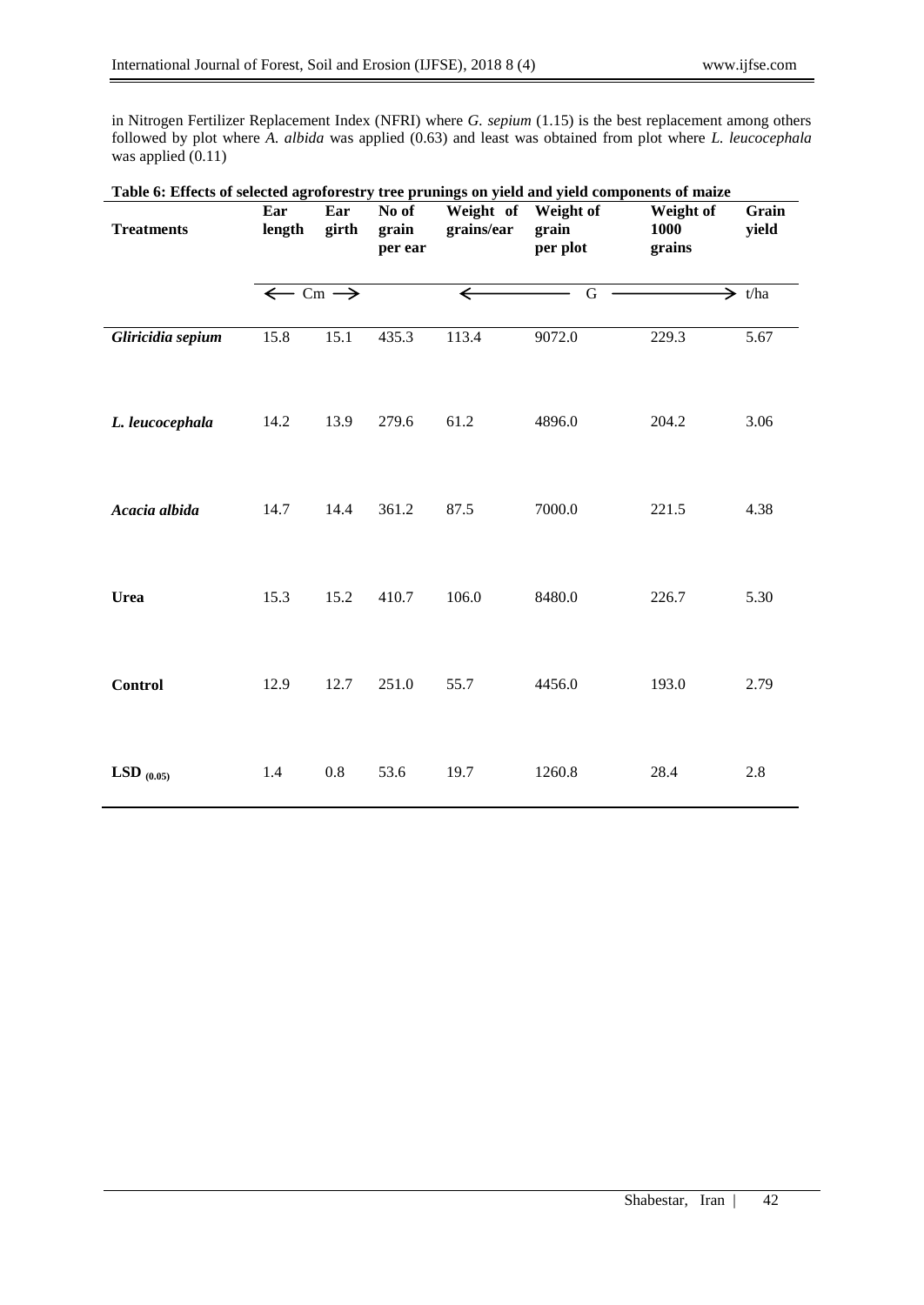| Soil properties/<br><b>Tree species</b> | pH   | <b>Total N</b> | Organic C             | <b>Available</b><br>$\mathbf P$ | $\mathbf K$  | Ca             | Mg   |
|-----------------------------------------|------|----------------|-----------------------|---------------------------------|--------------|----------------|------|
|                                         |      | $\leftarrow$   | $\%$<br>$\rightarrow$ | mg/kg                           | $\leftarrow$ | -cmol/kg       |      |
| <b>Before planting</b>                  | 6.25 | 0.14           | 1.24                  | 8.28                            | 0.27         | 6.13           | 1.49 |
| <b>After harvesting</b>                 |      |                |                       |                                 |              |                |      |
| Gliricidia sepium                       | 6.76 | 0.16           | 1.22                  | 8.51                            | $0.4\,$      | 4.6            | 1.92 |
| Leucaena<br>leucocephala                | 6.22 | 0.11           | 1.16                  | 8.4                             | 0.21         | 3.32           | 1.44 |
| Acacia albida                           | 6.28 | 0.1            | 1.19                  | 9.25                            | 0.13         | 3.4            | 1.56 |
| <b>Urea</b>                             | 6.21 | 0.13           | 1.2                   | 8.03                            | 0.22         | $\overline{4}$ | 1.42 |
| <b>Control</b>                          | 6.17 | 0.09           | 1.15                  | 8.05                            | 0.19         | 3.21           | 1.34 |

# **Table 7: Soil chemical properties of experimental plot before planting and after harvesting.**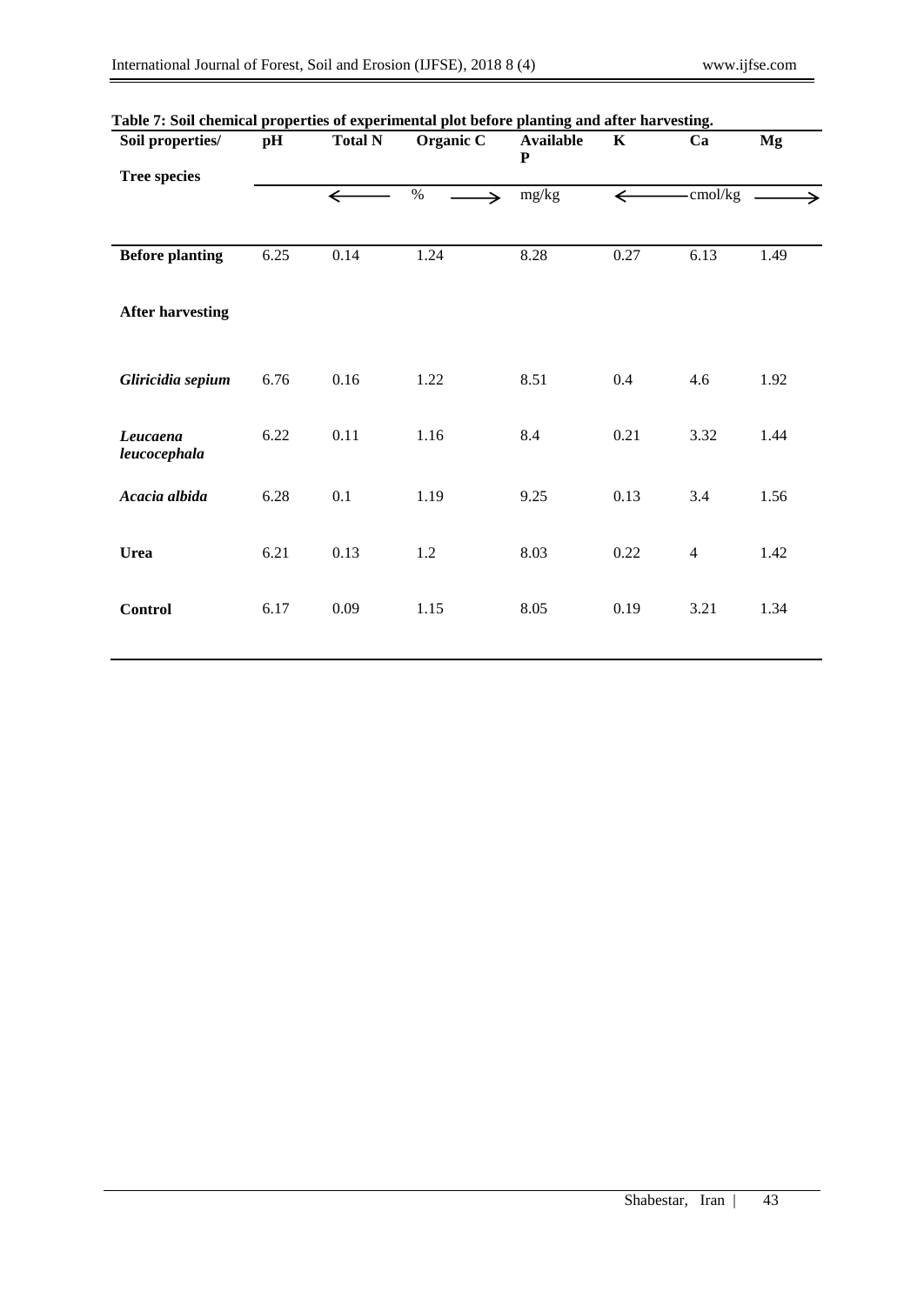| Table 8: Nitrogen fertilizer replacement index of the selected agroforestry tree prunings<br><b>Treatment</b> | MYf(t) | MYc(t) | <b>MYiNf</b> | MYp(t) | <b>NFRI</b> |  |
|---------------------------------------------------------------------------------------------------------------|--------|--------|--------------|--------|-------------|--|
|                                                                                                               |        |        |              |        |             |  |
| Gliricidia sepium                                                                                             | 5.30   | 2.79   | 2.51         | 5.67   | 1.15        |  |
| Leucaena leucocephala                                                                                         | 5.30   | 2.79   | 2.51         | 3.06   | 0.11        |  |
| Acacia albida                                                                                                 | 5.30   | 2.79   | 2.51         | 4.38   | 0.63        |  |

| Table 8: Nitrogen fertilizer replacement index of the selected agroforestry tree prunings |  |  |  |
|-------------------------------------------------------------------------------------------|--|--|--|
|                                                                                           |  |  |  |

**MYf =** Maize yield in fertilized plot, **MYc =** Maize yield in control plot, **MYiNf =** Maize yield increase by the N fertilizer, **MYp =** maize yield from the prunings, **NFRI =** Nitrogen fertilizer replacement index.

## **Discussion**

Nutrient analysis of the Agroforestry pruning showed that *G. sepium* pruning had highest concentration of N and K of 4.8% and 2.14% respectively. Followed by *L. leucocephala* which had N (4.3%) and K (1.82%) while *A. albida* had the least values of N and K which are 3.25% and 1.10% respectively. Whereas, *A. albida* that had the lowest level of N and K had the highest P content. They all had varied amount of major nutrient (NPK) needed by maize for its proper growth and bountiful yield. Hence, they can serve as alternative to maize farmers that lack financial strength to purchase the expensive, unaffordable and scarce inorganic fertilizers for maize production in the study area.

From the results of the experiment, the growth of maize increased with the weeks. It was observed that addition of the selected agroforestry tree prunings improved the growth of maize so also the addition of urea. This was also reported by many researchers on the importance of the selected agroforestry tree prunings. Agroforestry tree prunings had numerous advantages by increasing productivity, economic benefits and more diversity in the ecological goods and services provided (ART, 2015). The use of legume tree pruning as mulch or incorporated into the soil in agroforestry system is a common practice to maintain soil organic matter and improve soil fertility in the tropics (Duguma *et al*., 1988). It was observed that, addition of *G. sepium* improved the growth of maize significantly even better than urea fertilizer. There was up to 100% increment in plot where *G. sepium* was added when compared to control plot in growth. This is due to the *G. sepium* pruning having more available nutrient constituent in term of N and K than the other agroforestry tree prunings. In addition to this, Nitrogen needed most by maize is sufficient in the *G. sepium* pruning. This corroborates the findings on *G. sepium* by other researchers. Liyanage *et al*., (1994) reported that *Gliricidia* could obtain some 64% of its nitrogen from the atmosphere under field conditions. Substantial amounts of N-rich organic materials are needed to make a significant impact on crop yields (Giller *et al*., 1997). Increase in growth and yield by the treatment applied was in this order: *G. sepium* < urea < *A. albida* < *L. leucocephala* and < control. Showing that, fertilizer application improved the growth of maize either organic or inorganic fertilizer. Trend obtained in growth of maize due to the treatments applied later resulted to the yield obtained.

*G. sepium* prunings produced the highest yield in all yield parameters taken, followed by urea, *A. albida*, *L. leucocephala* and least was obtained in control plot where no fertilizer or pruning was applied. Significant increment in maize yields following addition of legume tree prunings have also been observed in previous studies in Malawi (Maghembe *et al*., 1997; Ikerra *et al*., 1999; Phiri *et al*., 1999; Akinnifesi *et al*., 2005b). In onfarm studies in the same area, Phiri *et al*., (1999) found a threefold increase in maize yield receiving *Sesbania* pruning compared to the unfertilized maize. Chirwa *et al*., (2003) found significantly higher N concentrations in maize flag leaf with application of tree prunings than the unfertilized maize. Also, Makumba (2003) reported that application of *G. sepium* prunings significantly increased N uptake in maize.

The result of the soil analysis before planting and after harvesting showed that *G. sepium* and *A. albida* increased the soil pH tending it towards neutral that is more favourable for maize farming while *L. leucocephala* and Urea reduced the soil pH tending it towards acidity. Total N and K in plot where *G. sepium* was applied proved to increase after planting while in all other plots N and K were depleted from the soil including where urea was applied as treatment. This showed that, *G. sepium* applied had sufficient N and K needed for the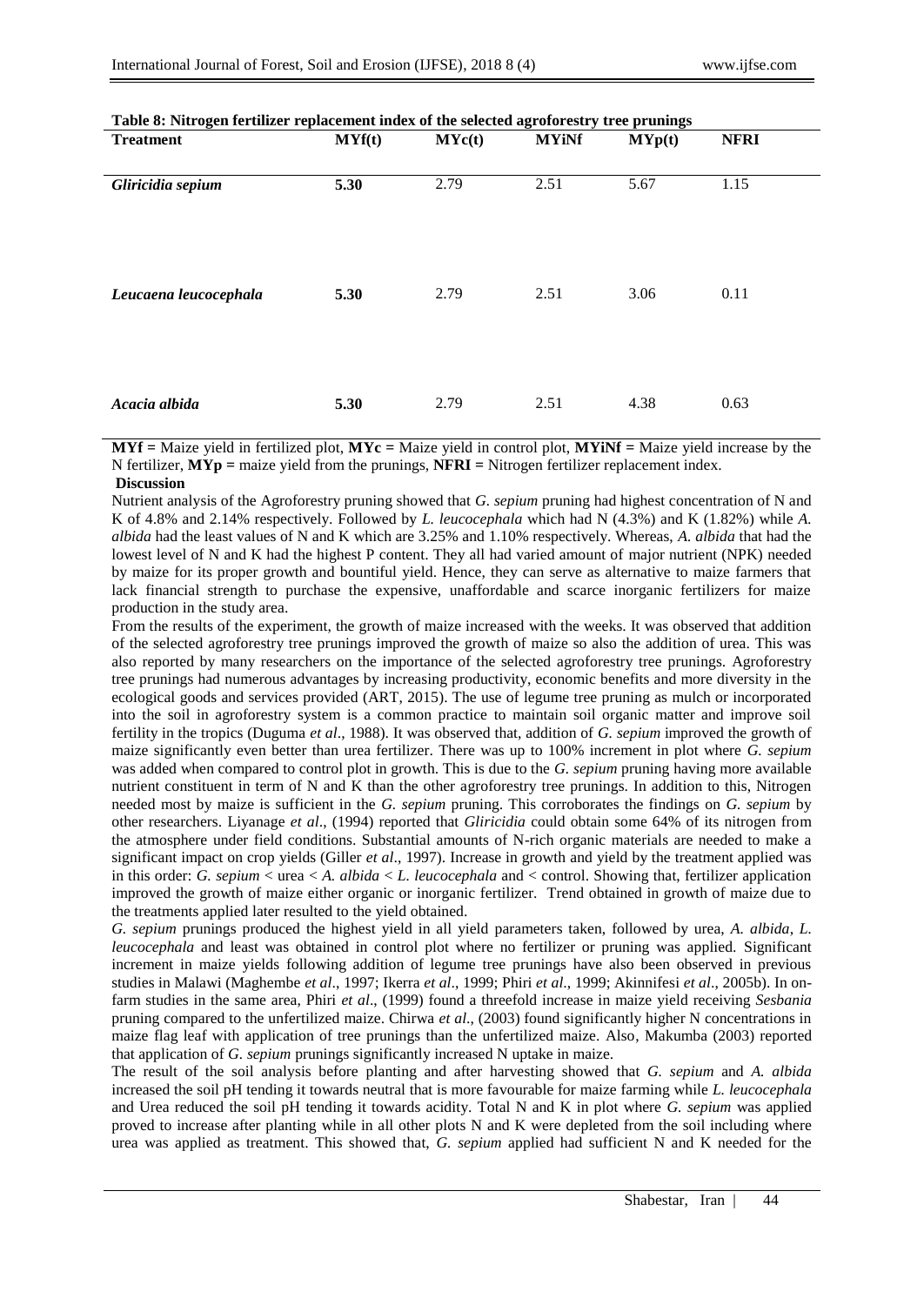growth of maize and also increased the total N in the soil after harvesting, while, other treatment cannot supply enough N and K needed for maize consumption. This corroborates the findings of Mafongoya *et al*. (1981) that agroforestry pruning or litter can supply sufficient nitrogen to demand. Also, Peoples *et al*. (1996) found that, the percentage of N fixed out of total N varied from 56 to 89% in seven consecutive forage harvests in two years for *G. sepium in* hedgerows between maize alley crops in the Philippines (Ladha *et al*., 1993).

Available P was also improved by all the prunings while plots where *A. albida* was applied even had the highest available P in the soil after harvesting. This was in support of Makumba (2003) who reported that, 12 - 20 kg P ha<sup>-1</sup> have been recycled annually in the gliricidia-maize. Mweta *et al.* (2007) in their own report said, this suggests that P removal during maize harvest and by tree uptake might have been higher than the P input through recycling. On the other hand, this result is contrary to previous report of Mafongoya *et al*. (1981) that, agroforestry prunings or litter cannot supply sufficient P that can meet crop demand. Where urea was used and control plot showed depletion of available P. Depletion of urea in plot where urea was applied was because urea is a Nitrogen based fertilizer that supplied only N and there is possibility of leaching. So, during the period of the crop production (Maize), P consumption must have taken place without replacement and this may be responsible for the shortage in the available phosphorus after the experiment. Wendt *et al*. (1996) found in Malawi a similar response when he combined inorganic P and *L. leucocephala* leaves. Increase in extractable P following inorganic P addition confirms that soil P replenishment can be achieved through application of inorganic P fertilizers (Nziguheba *et al*., 1998). The mean soil available P decreased with the addition of inorganic N fertilizer, with the lowest levels occurring at 46 kg N ha-1. This observation could have possibly resulted from increased P uptake by plants at the optimum level of inorganic N rate of 46 kg N ha-1 (Akinnifesi *et al.,* 2006).

It was also observed that both organic Carbon and Calcium were highly depleted from the soil after planting. This might be that all the prunings are low in the supplying Carbon and Calcium to the soil. Also, urea does not supply organic Carbon and Calcium, it is purely Nitrogen fertilizer. This result is contrary to the findings of Mweta *et al.*, (2007) that, pruning application had increased the mean soil organic Carbon by 82% in gliricidiamaize compared to maize plot. Also, this result was not in line with the findings of Makumba (2003) who reported increase in soil organic carbon due to addition of *G. sepium* tree prunings.

From the maize grain yield in tonnes / ha, the Nitrogen Fertilizer Replacement (NFRI) was calculated. It was observed that, *G. sepium* had the highest NFRI followed by *A. albida* and the least was obtained from *L. leucocephala.* In other words, *G. sepium* has the ability to replace the Urea fertilizer by 1.15%. Farmers in the study area can adopt the use of *G. sepium* as an alternative source to the Inorganic N fertilizer (Urea).

#### **Conclsion and Recommendations**

Among the selected agroforestry tree prunings used for this research, *G. sepium* pruning had the highest concentration of major nutrient (N and K) above other two prunnings. *L. leucocephala* had higher N and K than *A. albida* whereas *A. albida* had highest P than the other prunings. Maize growth increased with the weeks, Addition of Agroforestry pruning improved the growth of maize so also the addition of urea though *G. sepium* improved the growth of maize extensively even above where urea fertilizer was used. There was up to 100% increment in plots where *G. sepium* was added when compared to control plot in growth. What happened in growth later resulted in the yield obtained. The order of growth was still maintained in yield. *G. sepium* had the highest yield in all yield parameters taken followed by urea, *A. albida*, *L. leucocephala* and least was obtained in control plot where no fertilizer or pruning was applied. The result of the soil analysis before and after planting showed that *G. sepium* and *A. albida* increased the soil pH moving it towards neutral that is more favourable for maize farming while *L. leucocephala* and Urea reduced the soil pH tending it towards acidity. On the plot where *G. sepium* was applied, Total N and K increased while in all other plots N and K were depleted from the soil including where urea was applied as treatment. Available Phosphorus was also improved on plot where *A. albida* was applied, it even had the highest available P in the soil after harvesting. On urea and control plots, there was depletion of available P. It was also observed that both organic Carbon and Ca was greatly depleted from the soil after harvesting.

The Nitrogen Fertilizer Replacement Index (NFRI) obtained from this study showed that *G. sepium* has the ability to replace the inorganic N fertilizer (urea) in the research area. These recommendations were made:

- *G. sepium* is rich in mineral elements (NPK) required for better growth performance and yield of maize. Also, it improved the soil chemical properties
- *G. sepium* has the potential to serve as alternative source to the expensive, unaffordable and scarce inorganic N fertilizer (urea) for maize farmers in the study area.
- Farmers should be encouraged to use these agroforestry tree prunings since they are natural, environmentally safe, leaving no toxic residue in the soil and in food chain.